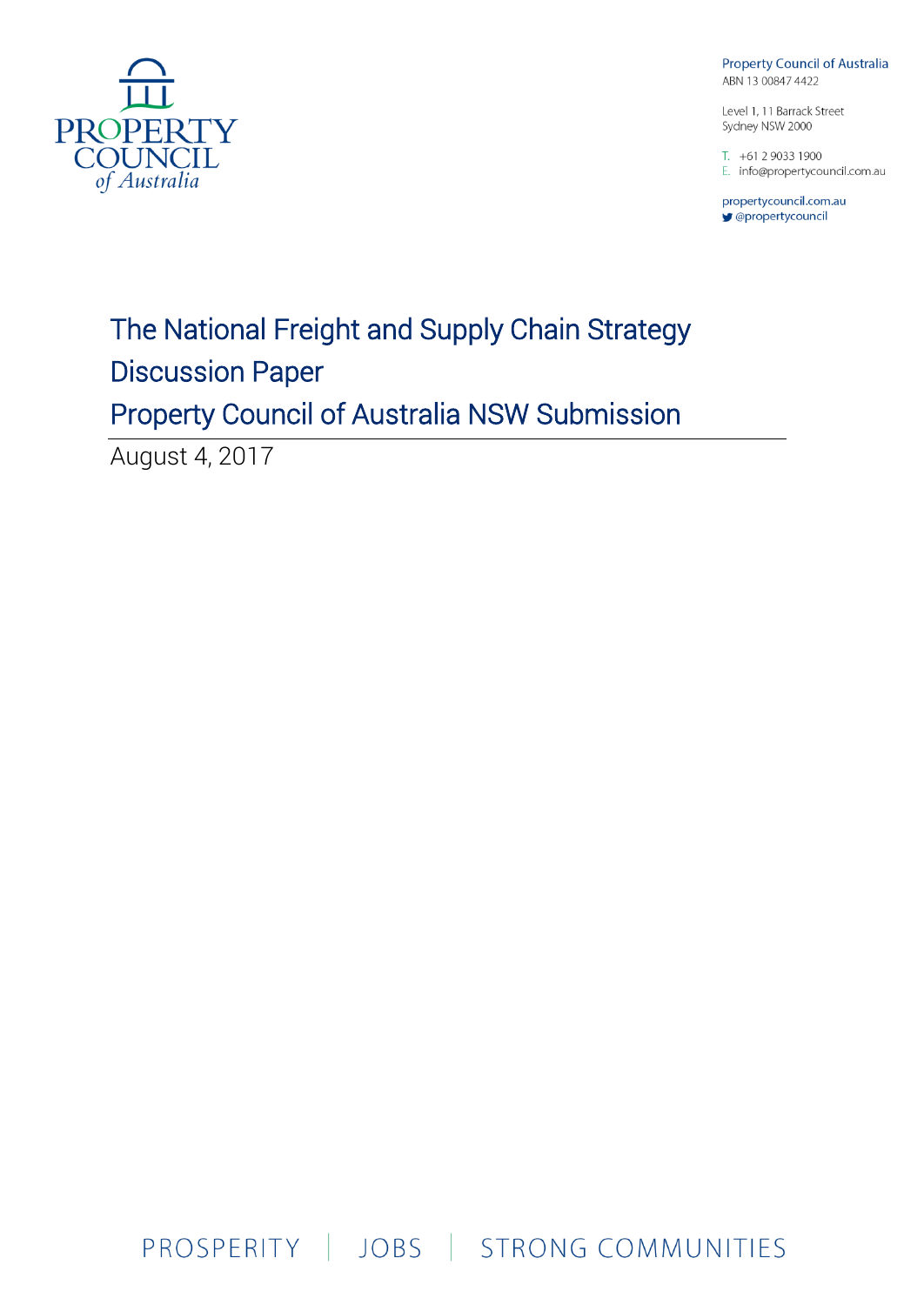

### The National Freight and Supply Chain Strategy Discussion Paper

The efficient movement of freight is integral to Australia's international export competitiveness and ensuring our growing population has access to the goods and products it needs.

The Property Council of Australia acknowledges the Australian Government's commitment to the preparation of a National Freight and Supply Chain Strategy in line with a recommendation made in Infrastructure Australia's 2016 Infrastructure Plan.

We also acknowledge the previous strategies and plans that this strategy builds upon, including:

- Infrastructure Australia's 2015 Australian Infrastructure Plan and the 2016 Australian Government Response to the plan;
- the 2012 National Land Freight Strategy and 2011 National Ports Strategy;
- recent Productivity Commission reviews, including reviews of the National Access Regime, Infrastructure and Agriculture (2013-2016); and
- master plans for our major ports and airports.

The Property Council understands the importance of the strategy to align freight priorities across Australia and ensure efficiency across state boundaries.

Although the Property Council of Australia does not have a dedicated committee focused on freight, our industrial property committees do have an interest in many of the policy issues that feed directly into the national freight and supply chain strategy.

The Property Council of Australia also has a direct interest in the development of Australia's cities and their sustainable long-term growth. Any long-term plan for our cities must integrate freight and good transportation with land use planning.

Issues such as:

- the encroachment of urban growth onto employment and urban services land
- corridor protection
- infrastructure provision
- funding models for new infrastructure
- long-term planning for employment land
- land supply.

All have a direct influence on the availability and productivity of employment land and on the efficient movement of freight.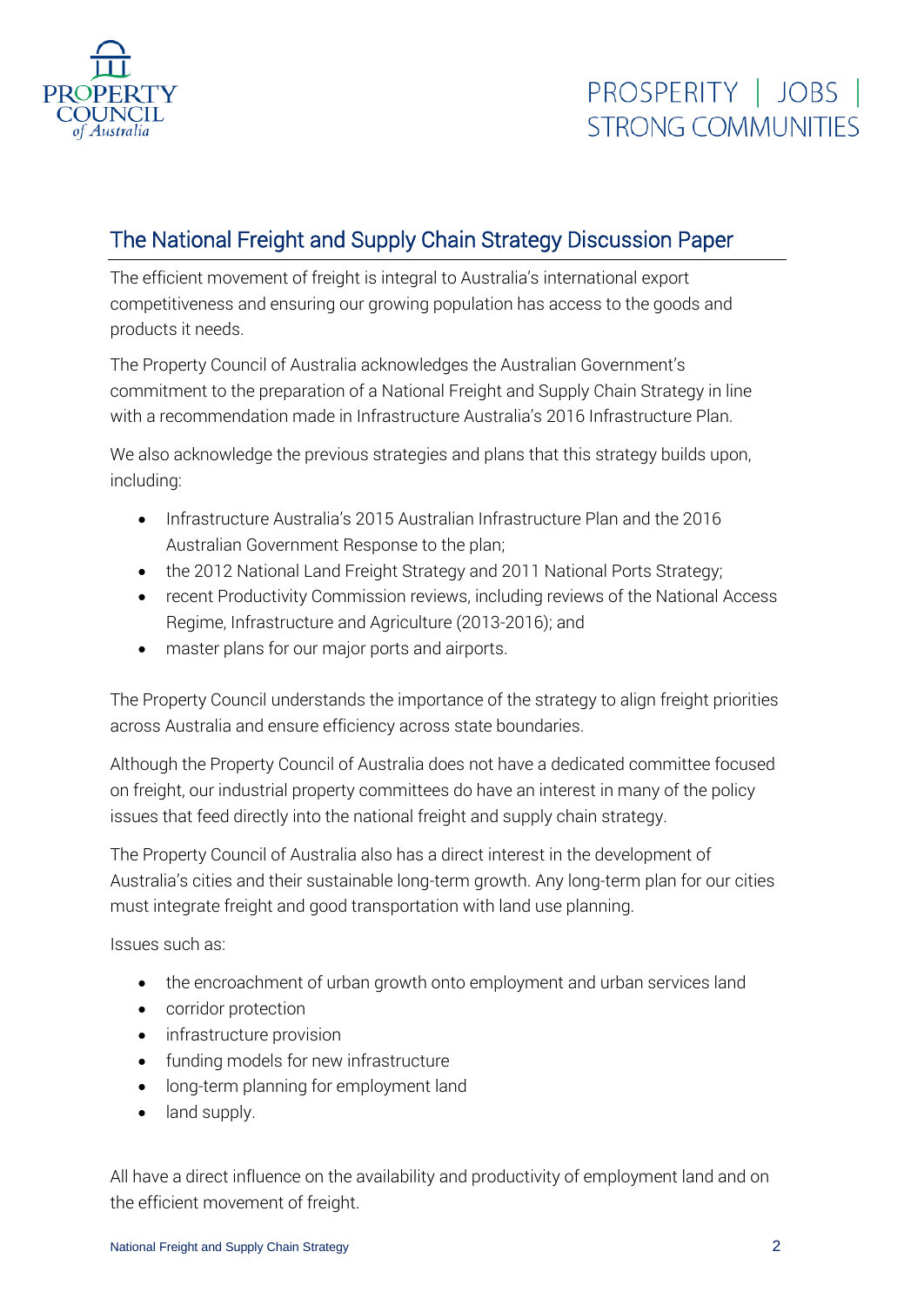

This submission will focus on land protection and planning issues for employment land in NSW and how a greater focus on employment land and related transport corridors in planning approaches at a state and local government level will result in more efficient outcomes for freight and supply chains.

Land planning often does not consider the medium to long term operational activities that could occur on a piece of land under the land use zone.

Residents and sensitive uses are often moved closer to industrial uses without a comprehensive understanding of the NSW environmental assessment requirements and policy framework. This approach jeopardises future growth of industrial land and the expansion of freight transport corridors.

Sydney needs to become a 24 hour, seven-day-a-week city to compete globally. This is a crucial aspect that must be addressed through planning priorities.

### The Property Council of Australia

#### Who we are

Property is the nation's biggest industry – representing one-ninth of Australia's GDP and employing more than 1.1 million Australians. In NSW, the industry creates more than \$60 billion in flow on activity, generates around 300,000 jobs and provides around \$17 billion in wages to workers and their families.

Our members are the nation's major investors, owners, managers, and developers of properties of all asset classes. They create landmark projects, environments, and communities where people can live, work, shop and play.

The property industry shapes the future of our cities and has a deep long-term interest in seeing them prosper as productive and sustainable places.

#### A pillar of NSW

The property and construction industry also underpins the health and prosperity of the NSW economy. The industry:

- generates over 311,000 jobs  $-$  one in ten workers
- provides \$20.3 billion in wages to workers and their families
- pays \$9.8 billion in state taxes to the NSW Government the state's single largest tax payer
- is levied an additional \$7.2 billion in local council rates and charges annually
- contributes \$54.5 billion directly to Gross State Product 11.1 per cent of total GSP
- creates \$88.3 billion in flow on activity.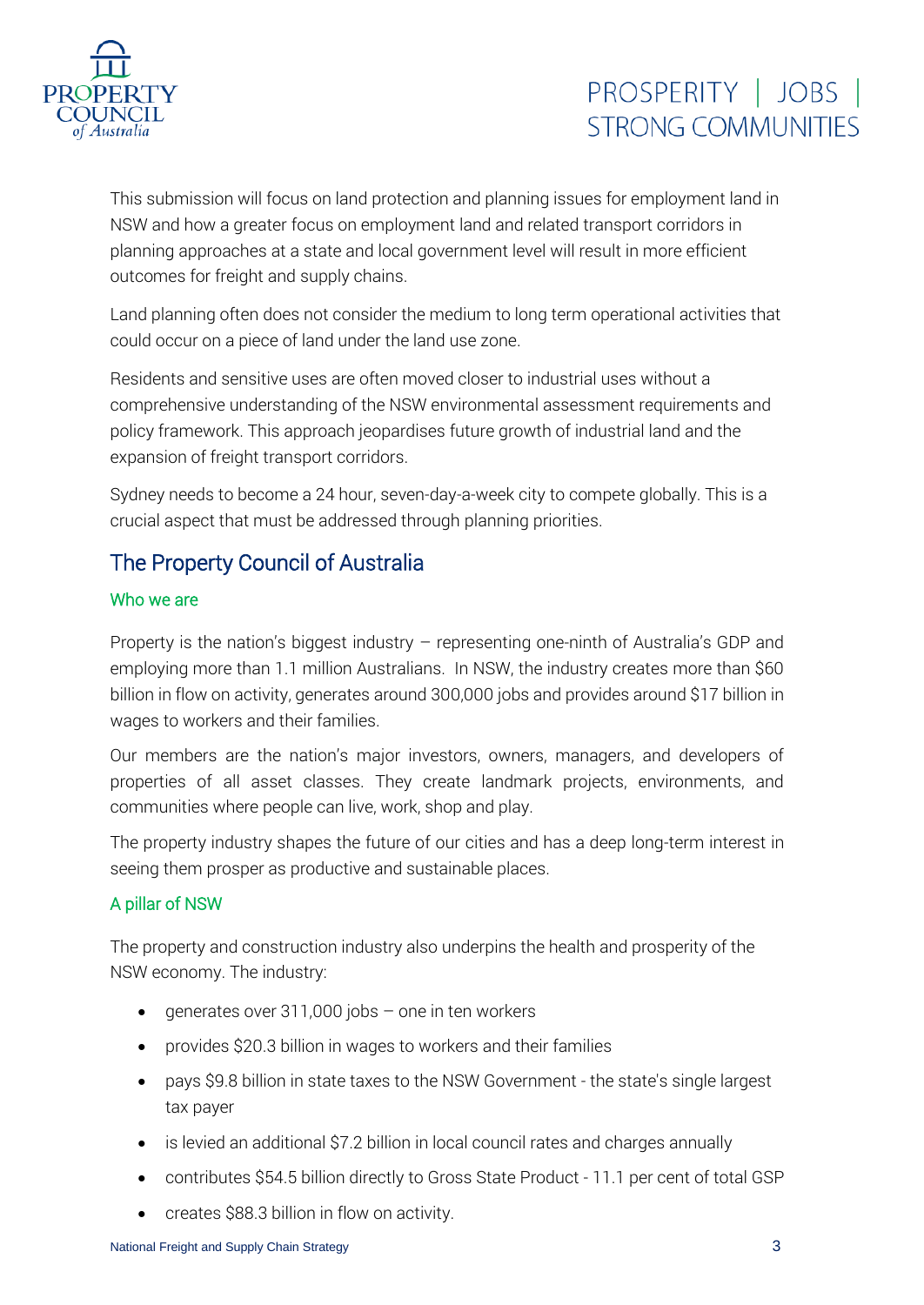

### The encroachment of urban growth onto employment land

Employment land is important to the economic and social future of Sydney.

Increasingly, critical employment land is being endangered in NSW due to the expansion of residential and commercial zoned land, particularly around key transport gateways, Port Botany and Kingsford Smith Airport and the untempered expansion of non-industrial businesses and services within industrial zoning.

Strategically important employment and urban services that makes sustainable employment and economic contributions to the NSW economy land must be protected to ensure land is still available to meet the operational and business needs of industry including the affordability of these lands. Large lots which are well serviced and have heavy vehicle access are integral to the economic future of Sydney.

It is this critically important land, land that surrounds our ports, airport, intermodals and the Western Sydney Employment area, that must be protected and well connected to freight corridors.

The densification of Sydney and the encroachment of residential development on employment land will have a direct impact on the efficient movement of freight.

With the increasing focus of government policy on facilitating residential development, further consideration must be given to the long-term protection and productivity of employment land and related freight corridors.

In terms of the highest and best use of land, any employment land needs to be assessed within the context of its contribution to an economic supply chain and freight efficiency and the additional benefits, including employment, that flow to the community from this process.

#### Our cities' growth and the role of employment and urban service land

Industrial land has developed to accommodate a wider range of uses and services and in some circumstances, this should be cautiously welcomed.

There are local markets where the rezoning of industrial land should be more flexible to accommodate other businesses and services as the value of the land has diminished under its current industrial zoning. However, there are still many areas where large blocks and transport routes need to be protected and additional services encroaching on these sites will affect the viability of development particularly in Sydney's west and south west and around key freight and transport hubs.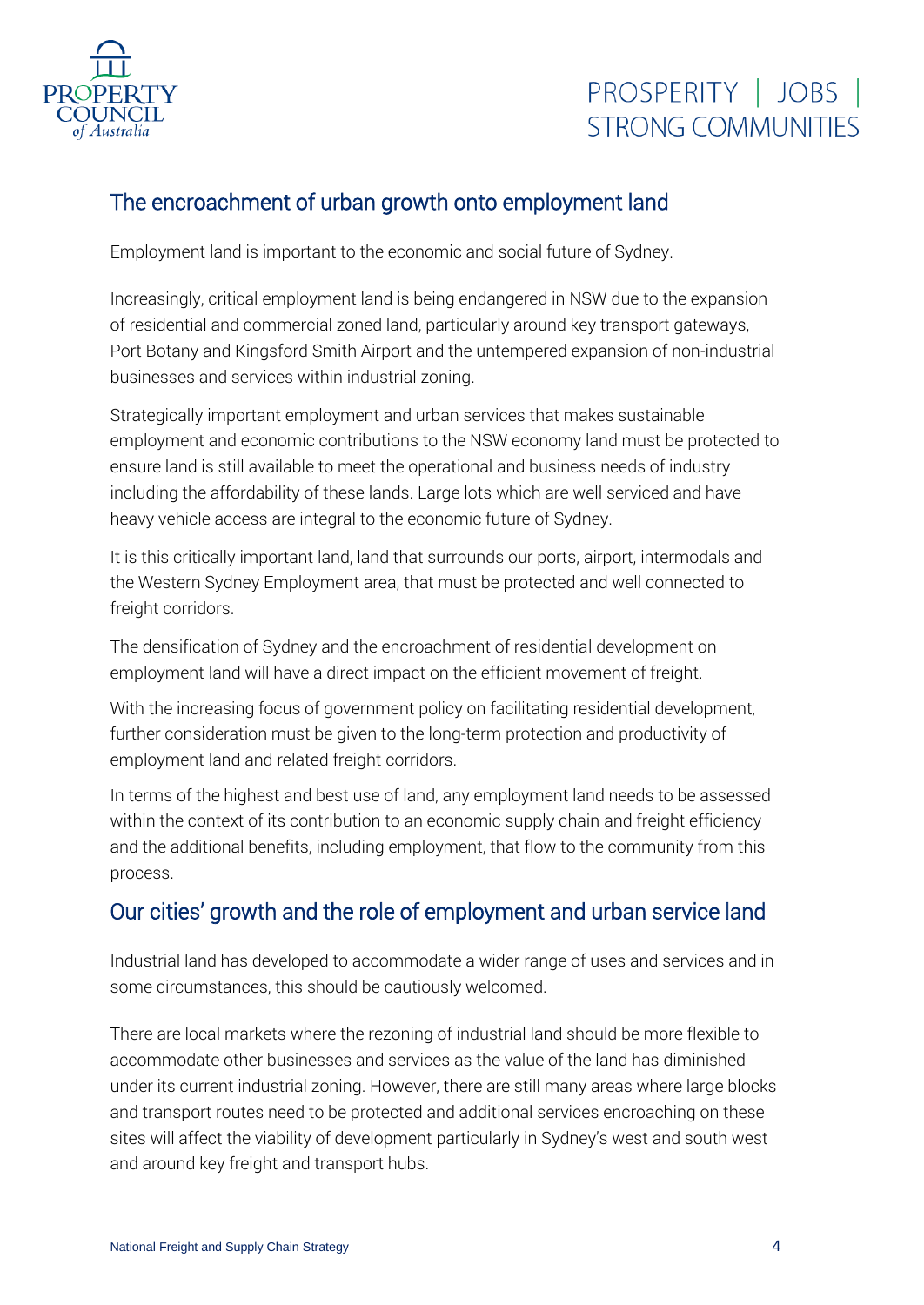

What is important is for the State Government with input from other levels of government to provide direction on which industrial based lands are strategically critical and which should have flexibility built into their zoning or should be re-zoned.

The standard LEP industrial land zoning facilitates urbanisation of employment lands. Garden centres, hardware and building supplies, and neighbourhood shops are permitted in all industrial zones except Heavy Industry (IN3). In many circumstances, this approach undermines the viability of certain types of industrial development both from an affordability perspective as well as from the perspective of land size availability (i.e. appropriately sized lots cannot be found). It can also undermine accessibility with larger trucks unable to gain access to some sites due to increased traffic.

While a 'precautionary approach' to rezoning has been suggested in the [Greater Sydney](https://www.greater.sydney/district-plans)  Commission's [draft District Plans](https://www.greater.sydney/district-plans) to address this very issue, there is no guidance as to what this process may entail.

To guide this approach to 'precautionary zoning' an interim guide for local planning authorities should be instituted that will both protect critical land, ensure access for freight, yet also provide flexibility in zoning approaches to land that has lost its value under its current zoning. A potential approach to address this need is included in this submission.

The compatibility of surrounding non-industrial land uses in proximity to industrial land must also be more extensively assessed. Traffic generating jobs and higher density housing should be discouraged in proximity to critically important industrial lands as they have the potential to reduce the efficiency and productivity of the industrial lands through light vehicle traffic congestion on the road network and noise and air quality requirements.

These issues will become more pronounced as the freight task grows, as the discussion paper outlines:

"Overall, the total road freight task in all capital cities is forecast to increase by two-thirds between 2008 and 2030, from 40.15 billion tonne kilometres (tkm) to 66.60 billion tkm. This represents an average growth rate of 2.33 per cent per annum18, outstripping the current population growth of around 1.5 per cent per annum."

To meet this growth in the freight task as well as meet growing demand for residential and commercial property, a thorough, long term plan must be implemented that protects critical employment land, provides guidance for the assessment of the value of employment land and stimulates increased supply of employment land supporting dwindling land supply.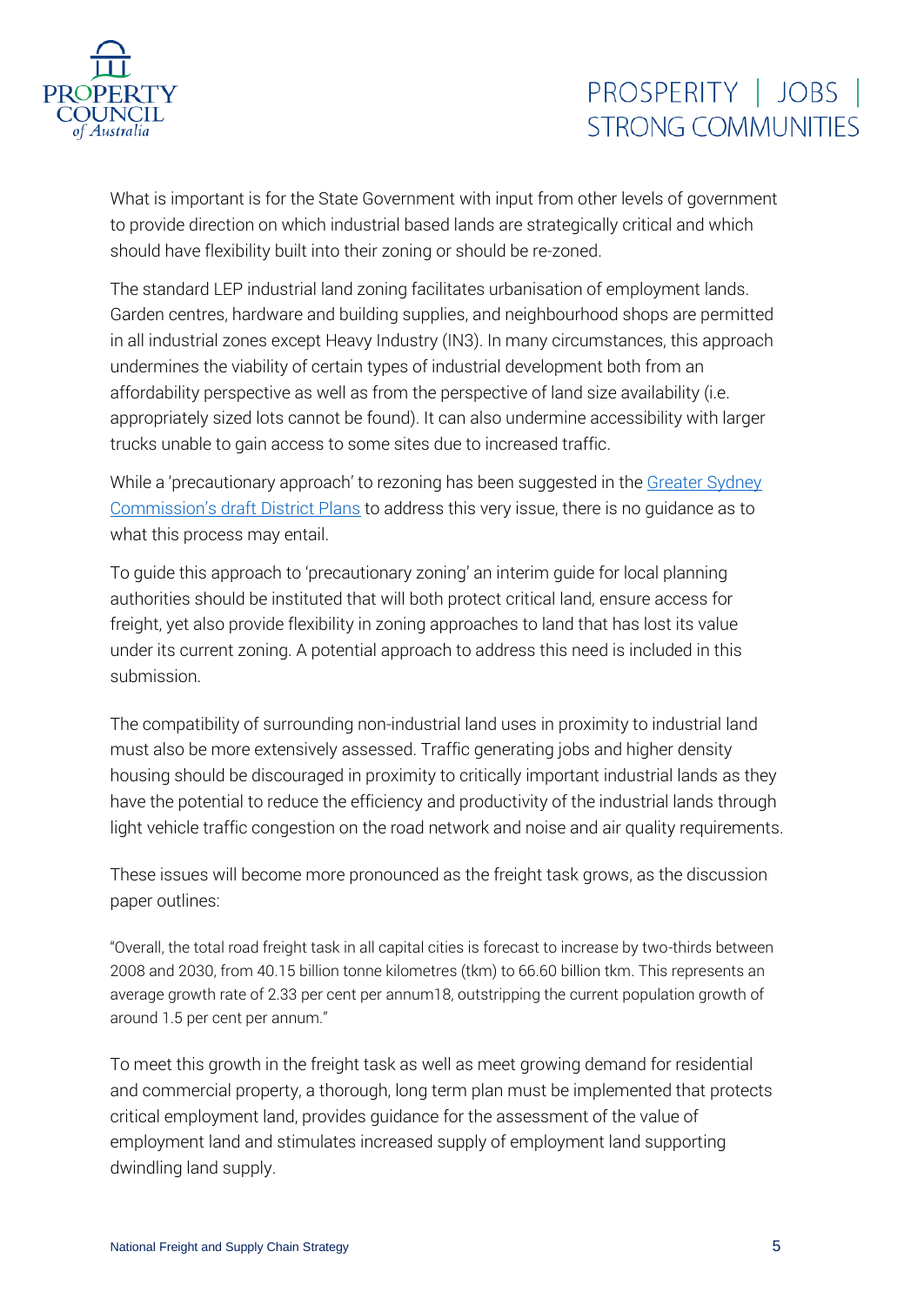

#### The expansion of employment and urban services land

In the short to medium term, critically important employment and urban services land should be protected, *and* expanded in NSW.

The Employment Lands Development Program 2015 Report provided key information on the state of industrial land supply and major business parks in Sydney. It reported that, depending on the rate of take-up, there is 1.5 to 5.6 years of supply of undeveloped and appropriately zoned employment land in Sydney that is serviced (water and sewer lead-in services). On an "average" to "high" take-up, there is 1.5 to 2.8 years of supply. This is well short of the supply standard of 5 to 7 years.

Given our growing freight task and the needs of a growing population, there is not enough employment land in metropolitan Sydney to maintain long term growth.

The provision of infrastructure that facilitates the effective use of employment land is of critical importance to ensuring viable land supply in NSW. The variable imposition of Special Infrastructure Contributions has created a lack of consistency and transparency as to how to fund key State-level infrastructure to service employment lands, and who appropriately bears the cost of this infrastructure. This has resulted in slow infrastructure delivery and the developer taking the full burden of infrastructure funding and delivery so that a development can proceed.

The priority should be the state government, local government, and other government agencies (Sydney Water) providing suitable infrastructure to these sites should they expect development to occur on greenfield sites and the related economic benefits to flow to surrounding areas. A potential policy solution for achieving this is included in this submission.

In lieu of appropriate action from the local planning authority, incentives for developers to provide infrastructure or a statutory mechanism to ensure the developer is reimbursed for any infrastructure provided should be considered to ensure development is not delayed due to a lack of local infrastructure.

#### An employment land development corporation

National Freight and Supply Chain Strategy 6 To synchronise infrastructure provision with land development, an employment land development corporation should be introduced in NSW. The introduction of the body will provide certainty on sequential land development and provide a central coordination point for the relevant infrastructure (power, water) providers. A development corporation would also provide certainty for potential tenants who will be guaranteed the provision of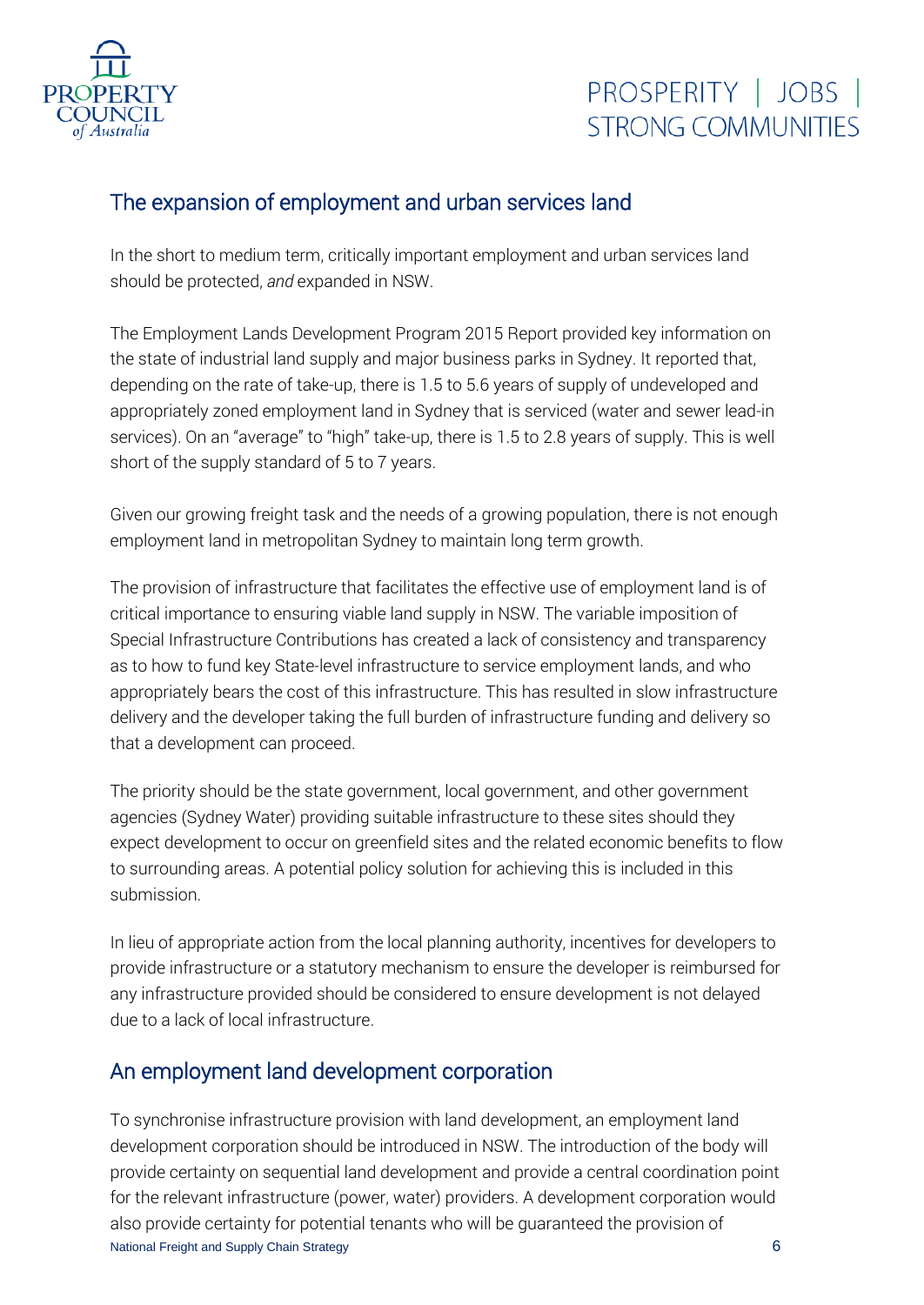

essential services. Ensuring new employment land is serviced and zoned will have a direct flow on effect to freight as new warehouses and production facilities are developed in sequence with new freight routes and the growth of the state's freight task.

The introduction of a development corporation will:

- Provide direction to key infrastructure providers such as Sydney Water and Endeavour energy so that the development community cannot proceed with any clarity
- Provide certainty to developers who currently forward funding key infrastructure often without any certainty that the cost can be recouped. Current land prices have key infrastructure provision factored into the final price. By having to fund infrastructure on top of the inflated land value, the development becomes unfeasible.
- Provide leadership and certainty in strategic planning and therefore in priorities, alignment of stakeholders and financing.

#### Future growth and long-term planning for employment land

The colocation of industrial land with universities, research facilities, hospitals and residential development in the future is something to be embraced in the long term to encourage new investment and the creation of new jobs.

With the development of new technology and the changing need of tenants and demands for goods, the amount of land that is required and where it is located will also change and this must be considered in our long-term planning approaches. While Australia has a strong presence in medtech, logistics and distribution, industries such as aerospace will become an increased focus in NSW.

Currently, there is no long-term plan for employment land in NSW placing in jeopardy land supply, the capability to attract new tenants and the efficient movement of freight.

Delivering a sustainable city requires planning authorities to be clear about the priority land uses and activities in a precinct/locality and the region; therefore, land use compatibility must be considered to deliver a liveable, productive, and sustainable city.

Environmental policies and requirements, particularly on industrial land, will also need to be considered to make the concept of sustainable and productive use of land a reality as land uses located adjacent to key industrial and freight activities can restrict productivity.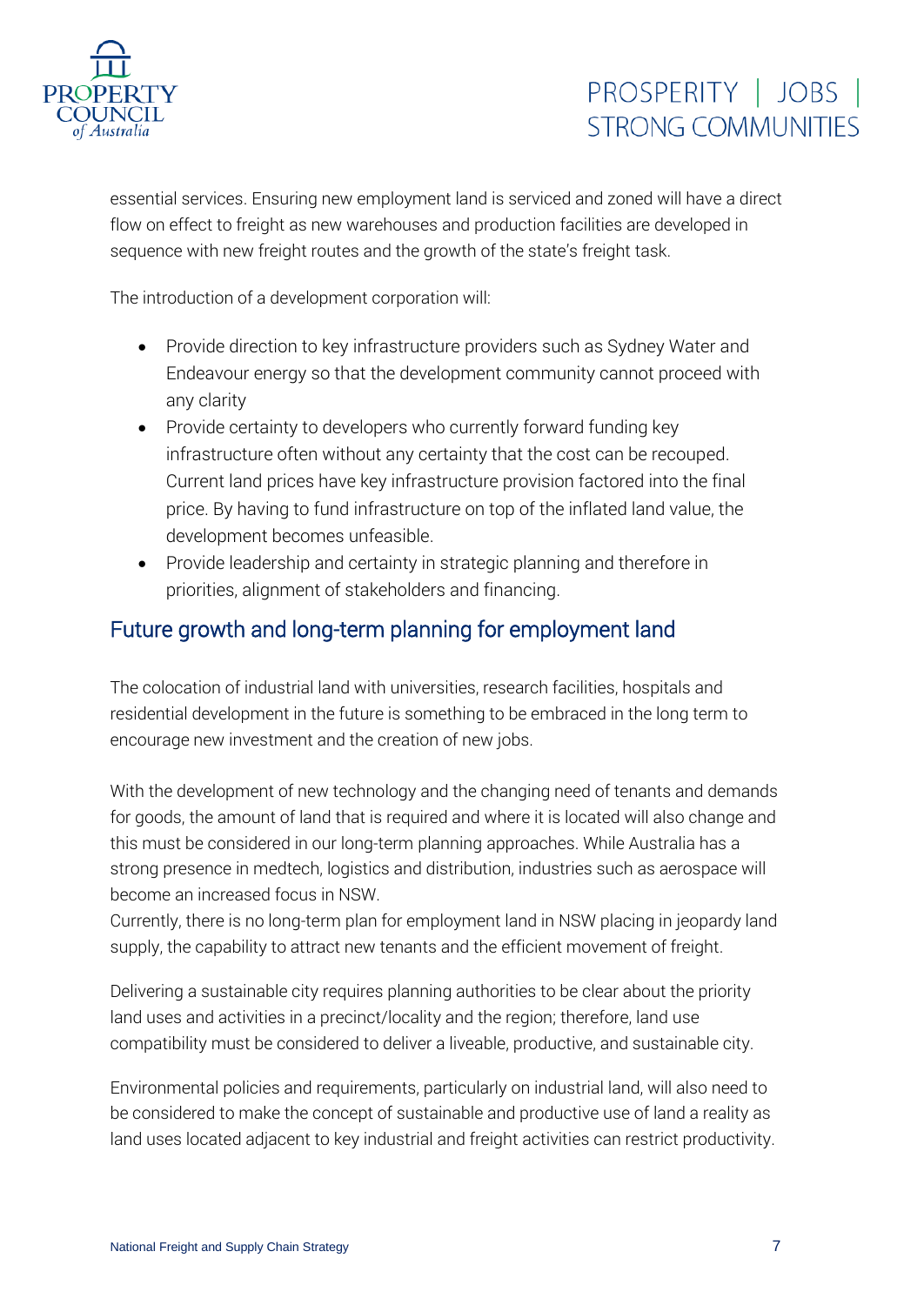

To ensure development occurs in the short to medium term, so that growth and investment from new industries can occur in the long term, the current challenges, and barriers to development of employment land must be addressed.

These include:

- A revision of the barriers the NSW environmental assessment, requirements, and policy framework places on the operation of industrial based industries and the affect encroaching residential development has on hours of operation and noise pollution
- Identifying and protecting corridors for rail, roads, and fuel lines
- Strategically planning for intermodal terminals
- Sequential upgrades to existing roads and connection points to cater for future traffic and freight demand
- A plan for sequential land release and rezoning including the provision of trunk services to service land in advance of the operative Western Sydney Airport facility (in coordination with planning of infrastructure for the airport).

There is a need for continuity and a clear direction at a regional and district level to ensure that employment lands are maintained.

In formulating a clear direction at a regional and district level, there should be the implementation of a simple, two-tiered hierarchy of employment land where critical land is protected and other employment land is assessed against a set of criteria to guide the precautionary zoning approach, before being rezoned:

- critical employment and urban services land is protected (i.e. land with State or regional significance, critical freight access);
- sufficient flexibility is available for the rezoning of non-critical employment and urban services land; and
- Hierarchy **Type of land** Tier One –critical employment land – to be protected including buffer zones Currently: Intermodal Terminals (Yennora, Enfield, Moorebank), Ports and land surrounding,
- rezoning determinations are appropriately considered.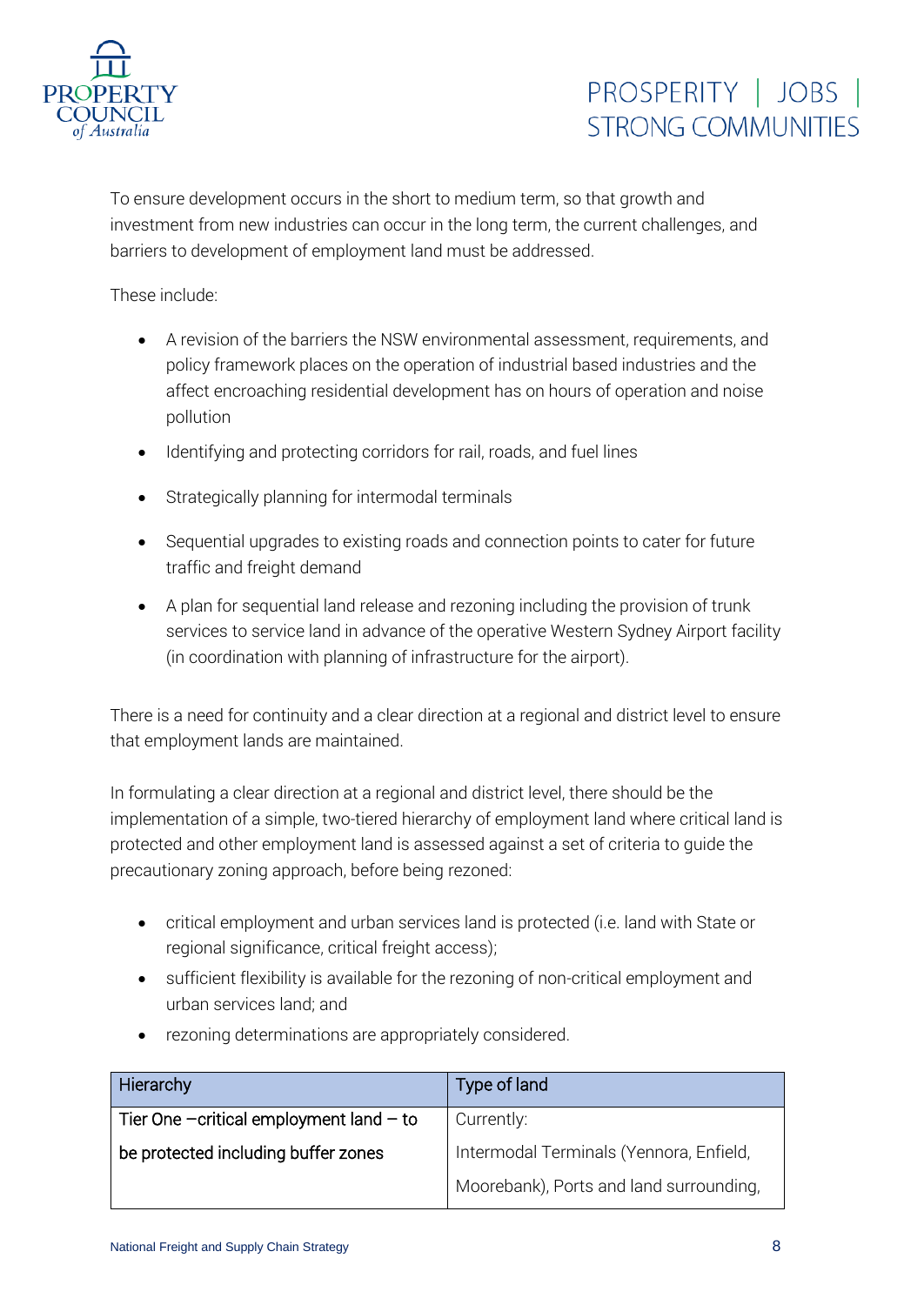

| Airports and land surrounding, Western       |
|----------------------------------------------|
| Sydney Employment area. These lands          |
| intended use by strategic and heavy          |
| industries, including industries that form a |
| key element of the supply chain for major    |
| resource projects. These industries          |
| generate significant investment,             |
| employment, and value of production for      |
| the state.                                   |
|                                              |
| All other employment land                    |
|                                              |
|                                              |
|                                              |
|                                              |

In addition to providing a hierarchy for employment land, a guided approach to the zoning of employment and urban services land across Sydney must also be instituted. This is critical to provide a region wide, strategic approach rather than an LGA specific approach.

This increases the need for a clear set of criteria for a 'net community benefit assessment' by local councils, particularly as this assessment is proposed to be undertaken using a District-wide approach. This could pick up a range of initiatives including supply and demand, net change to employment, freight access and amenity impacts.

Any approach must consider:

- o The economic contribution of that piece of land, under current operation and zoning, to the local economy including jobs, investment, and role in a supply chain.
- o Where a rezoning submission seeks to rezone industrial land to a new employment use, the new use(s) must be based on a needs/supply & demand assessment.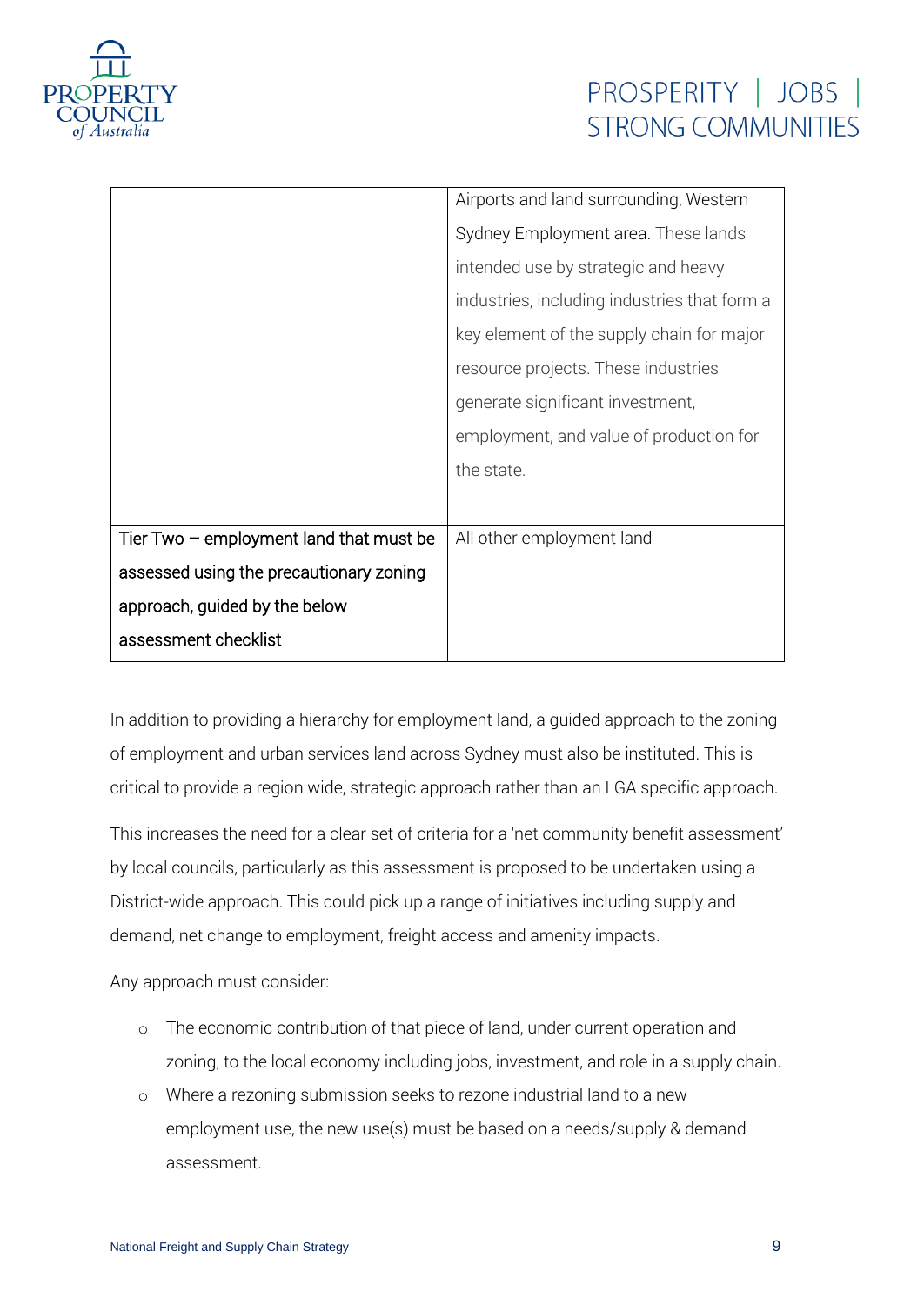

- o created buffer areas in most locations between the core industrial area and surrounding residential areas. This approach is needed to minimise conflicts between industrial and residential uses and act as a buffer or transition area.
- o Land-use changes which create fragmented or isolated industrial land holdings should be avoided.
- o Infrastructure upgrades and the highest and best use of the land given the local and District context.
- o The role and contribution of the employment and urban services land in question to the metropolitan wide supply and productivity of employment and urban services land must be considered.

These approaches will mean that there is both a strong regional approach to planning for employment land and this is also instituted at a local planning level. This is critical for freight as this enables the most efficient land to be used for storing, transferring and producing goods.

#### Corridor protection

Corridor protection is critical for Sydney's growth. The Property Council strongly supports Infrastructure Australia's report *Corridor Protection, Planning, and Investing in the Long Term.* The benefits of protecting key corridors now include reduced costs, a reduced risk of the corridors being 'built out' and subsequently, a reduced need to tunnel or acquire property.

Sydney and other capital cities are also experiencing increasing land values. The high demand for new land and relatively low supply means that the scarce land that is available is increasing at between  $5 - 10$  per cent per year. This consistent increase pushes up the price of new transport corridors and makes new infrastructure investment increasingly unfeasible.

Land that is protected now provides further opportunities to supplement the cost of infrastructure. As land for transport corridors is acquired and protected, the land can be leased on a limited term basis with rent contributing to the overall cost of the future infrastructure. Once the transport route is being constructed, the zoning of the land can be reassessed.

Corridors such as the Outer Sydney Orbital must be protected now to ensure financial savings and provide certainty to the community and industry.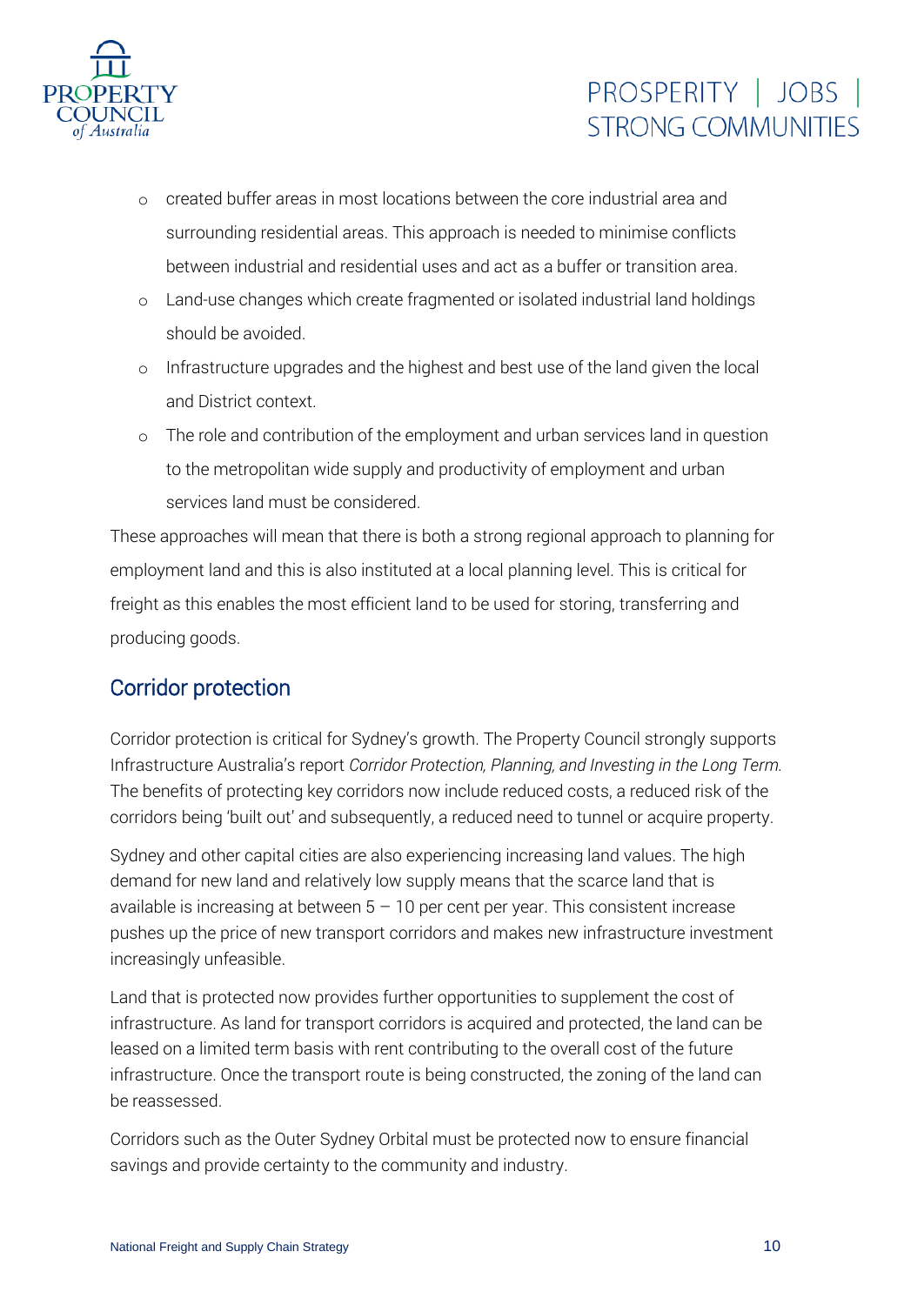

### Further recommendations that must be considered in any planning for freight and related employment land

- ➢ That employment lands are assessed in the context of their contribution to the wider economy and are protected *and* expanded*.* Land use planning decisions need to allow for higher utilisation and expansion opportunities of employment and urban services land.
- ➢ That guidance is provided to local councils on the protection and expansion of employment land.
- $\triangleright$  Cater for the land and operational requirements of industry by ensuring a variety of allotment sizes, including large allotment sizes, are provided for both traditional industrial and other employment uses (e.g. hardware stores, warehouse retail, etc.). Minimum allotment sizes for subdivision of industrial and employment lands should be imposed in certain locations across Sydney.
- $\triangleright$  Implement a statutory mechanism to provide certainty on the timing and value of reimbursements for privately funded infrastructure. This will provide certainty for private sector investment, and encourage development of fragmented land.
- ➢ Restrict small lot subdivision of vital industrial and employment lands to ensure long term economic viability of retention of employment zoning.
- ➢ Consider economic incentives to encourage the establishment of employment generating uses on greenfield sites.
- $\triangleright$  Produce a comprehensive, long term strategy for employment land that incorporates the growth of freight and the need for additional serviced land supply.
- ➢ Consider a Development Corporation to synchronise the development of employment land with infrastructure provision and the development of transport corridors